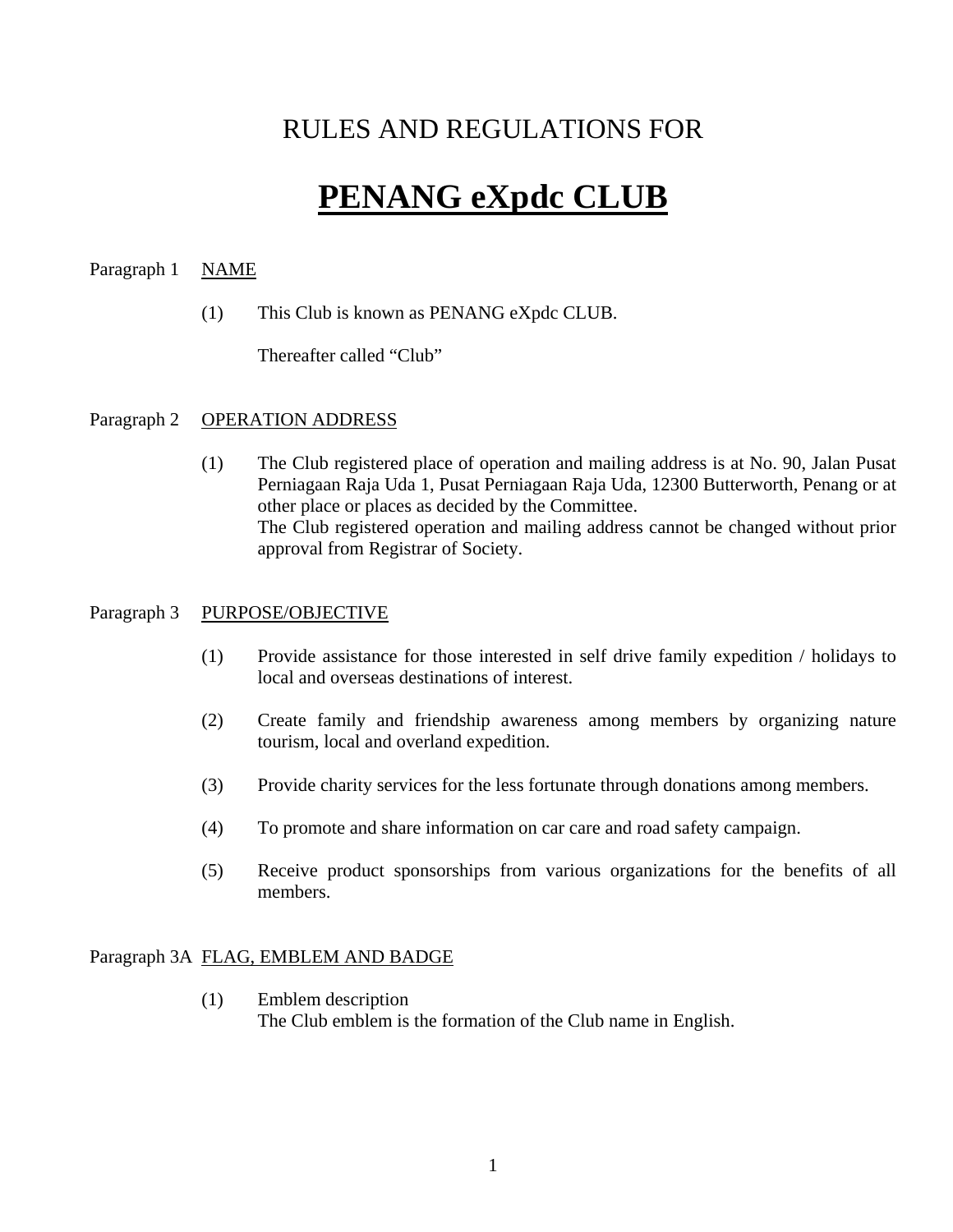#### (2) Emblem synonym

Red color X shows the Club purpose and objective in organizing exdedition to places of interest locally and overseas. Black color represents family and friendly relationship among Club members.



#### Paragraph 4 MEMBERSHIPS

- (1) Conditions to become a Club member.
	- (a) Open to all Malaysian Residents and Permanent Residents.
	- (b) Age above 18 years old.
	- (c) Resides in Penang.
	- (d) Numbers of members unlimited.
	- (e) Members ceased to become a member due to old age or insane.
- (2) Every application to become a member must be proposed by one member and send to Secretary for submission to Committee for approval. The Committee had the right to reject any application without any reason.
- (3) Every application approved as mentioned above, must pay entrance fees and first year membership fees set by the Club and accepted as member.
- (4) A University or College-University student cannot be accepted as a member unless prior written approval notices from the Vice Chancellor of the respective University or Head of College-University.

# Paragraph 5 ENTRANCE FEE, SUBSCRIPTION AND OTHER PAYMENT

(1) Entrance fees and subscription fees that need to be paid up as follows;

Entrance Fees RM 100.00 (Ringgit Malaysia One Hundred Only)

Yearly Subscription RM 150.00 (Ringgit Malaysia One Hundred Fifty Only)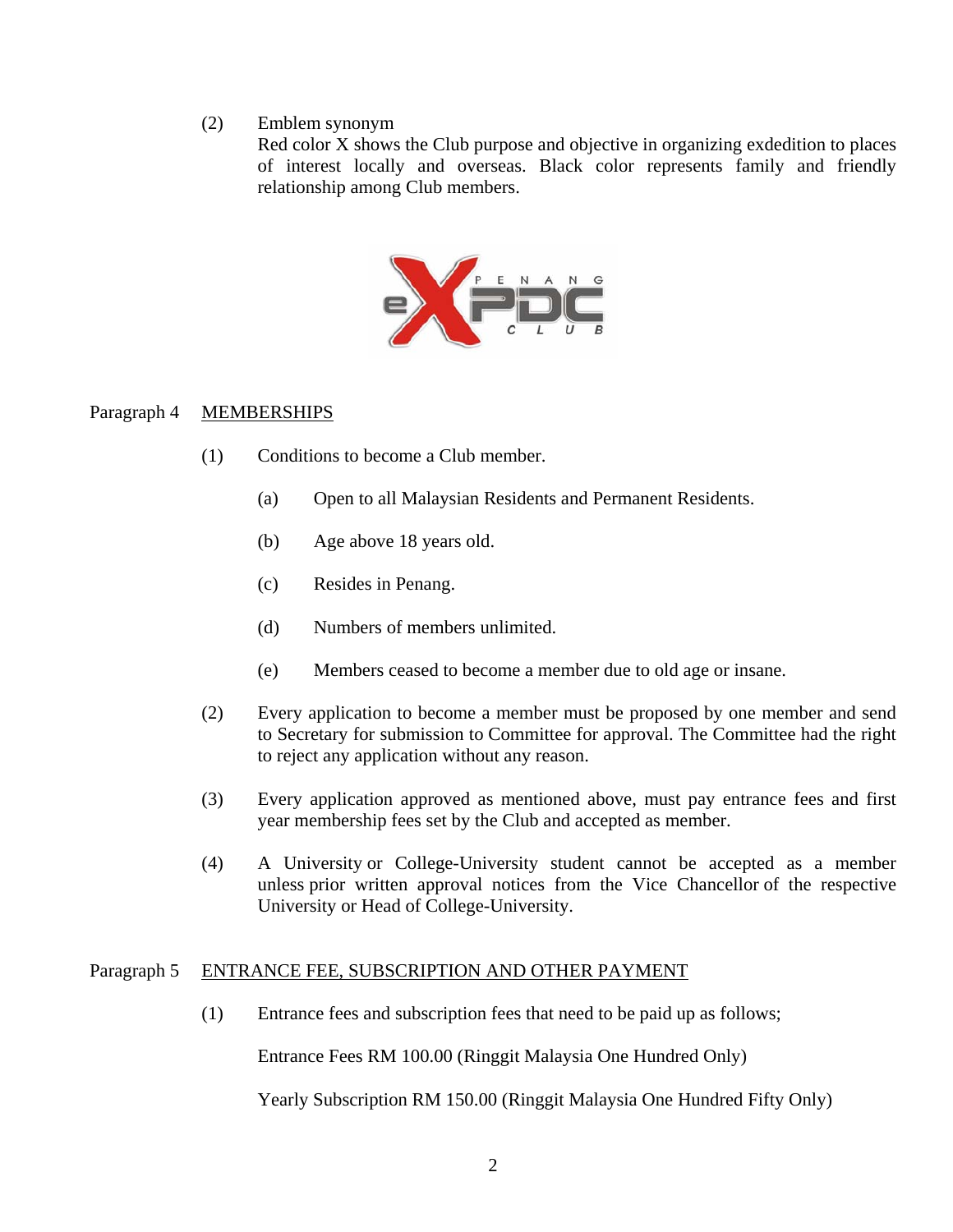- (2) Yearly subscription must be settled to the Treasurer in advance within 30 (Thirty) days from beginning of each year.
- (3) Members who allow their yearly subscription fees in debt for more then one year will be send reminder letter signed by the Secretary and the member will lost the rights of members until the outstanding debt are settled.
- (4) Members who allow their yearly subscription fees in debt for more then two years will automatically ceased to become a member of the Club and the Committee can instruct legal action on the member with condition that they are satisfied that the member have received notice on outstanding debt in advance.
- (5) The committee has the right to set the re-joining fees for those who allow their membership to be dismissed due to debt.
- (6) Special subscription or money collection from members for specific matter can be collected with the agreement in member's general meeting. Any members who default payment within a specific timeline set, then this will be treated similar to yearly subscription default.

# Paragraph 6 MEMBERS RESIGNATION AND TERMINATION

- (1) Members that intend to resign as Club member must give two weeks written notice to the Secretary and settle all outstanding debt.
- (2) Any members that fail to adhere to the Club rules and regulations or act in a manner which may tarnish the good name of the Club can be terminated or suspended for a period of time as deem fit by the Committee. Before the Committee terminate or suspend the member, a written notice explaining the reason of termination or suspension will be send to the member. The member will be given the opportunity to appeal and defend himself/herself. Termination or suspension must be executed unless a General Meeting is called postponing or overrule the decision upon request from the member.

# Paragraph 7 GENERAL MEETING

(1) The direction of the Club depends on the member's general meeting. At least halve  $(1/2)$  of the members who have voting rights or two times the numbers of committee members, whichever is less must be present in the general meeting to ensure smooth implementation of the meeting and enough quorum to hold the meeting.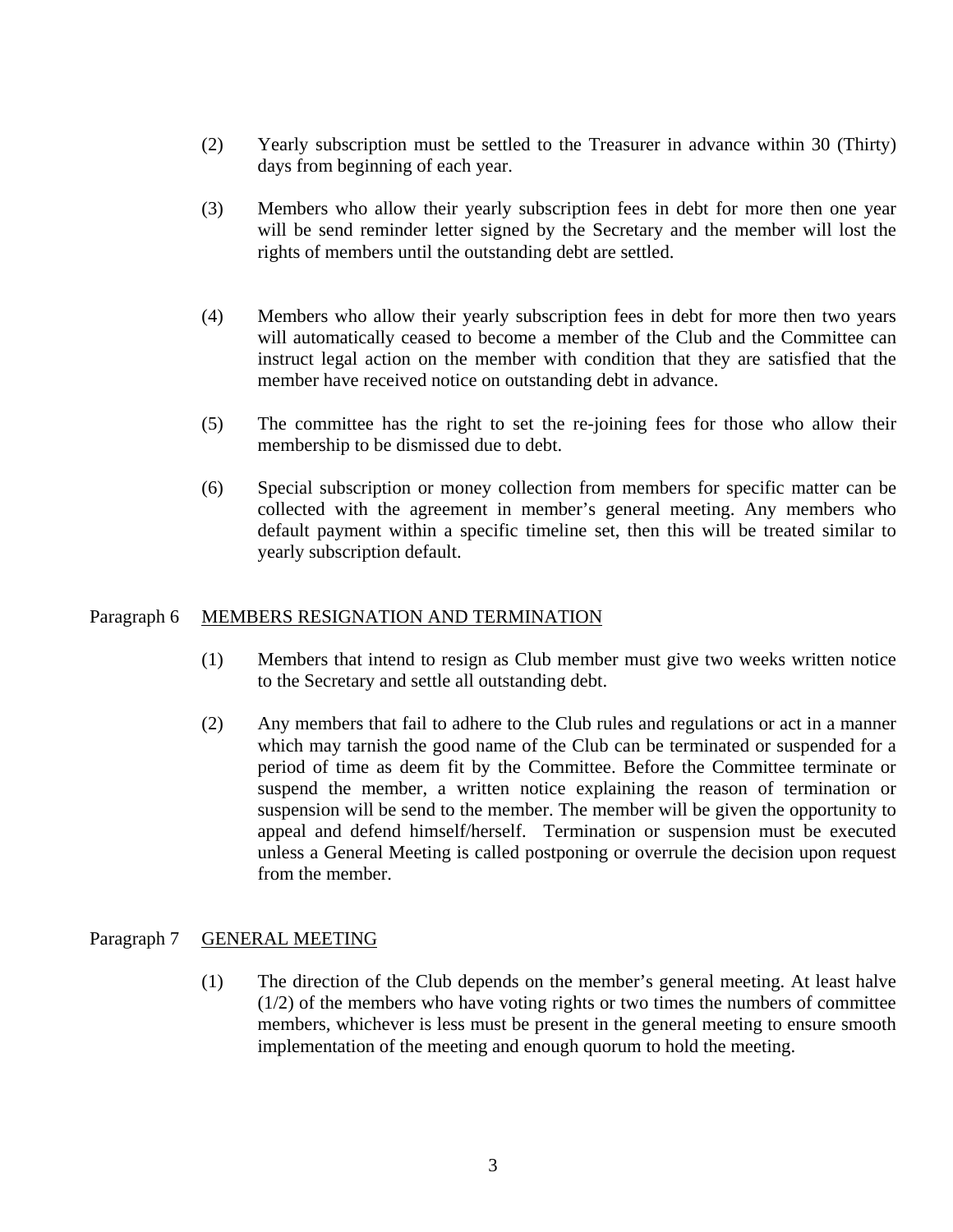- (2) If the quorum is insufficient after half an hour from the date fixed for the meeting, then the meeting must be postponed to another date (not more then 30 days) as set by the Committee; and if the quorum is still insufficient after half an hour from the date fixed for the postponed meeting, then the members who are present can proceed with the meeting but cannot make changes to the Club rules and regulations and any decisions that affect all members.
- (3) The Club Annual General Meeting must be held soonest possible after the financial year end closing but not later then 31 March where the Committee set the date, time and venue of the meeting. The agenda of the meeting as follows:-
	- (a) Committee report on Club past year activities;
	- (b) Treasurer report on past year audited statement of accounts;
	- (c) Appointment of Committee Members and internal auditors for following two (2) years; and
	- (d) Transact any other matters presented in the meeting.
- (4) The Secretary must send the meeting agenda to all members at least 14 (fourteen) days before the Annual General Meeting including a copy of meeting minutes and report together with the statement of audited account for past year. A copy of all correspondence must be made available for members viewing at the place of management
- (5) Extraordinary General Meeting can be held by the Club:
	- (a) when it is thought to be important by the Committee, or
	- (b) At a mass written request by not less the one fifth  $(1/5)$  of the members who have voting rights explaining the purpose and reason for such meeting. The request must be send to the attention of Club Secretary.
- (6) The Extraordinary General Meeting requested by members must be held at a date within 30 days upon receiving the request.
- (7) The announcement and agenda for the Extraordinary General Meeting must be distributed by the Secretary to all members at least 14 days before the meeting date.
- (8) Paragraph 7 (1) and 7 (2) in the rules and regulations pertaining to quorum and postponement of Annual General Meeting can be apply to Extraordinary General Meeting, except that if the quorum is insufficient after half an hour from the date fixed for the Extraordinary General Meeting at the request from members, then the meeting must be cancel and within 6 months from the date, a request for another Extraordinary General Meeting for the same purpose cannot be held.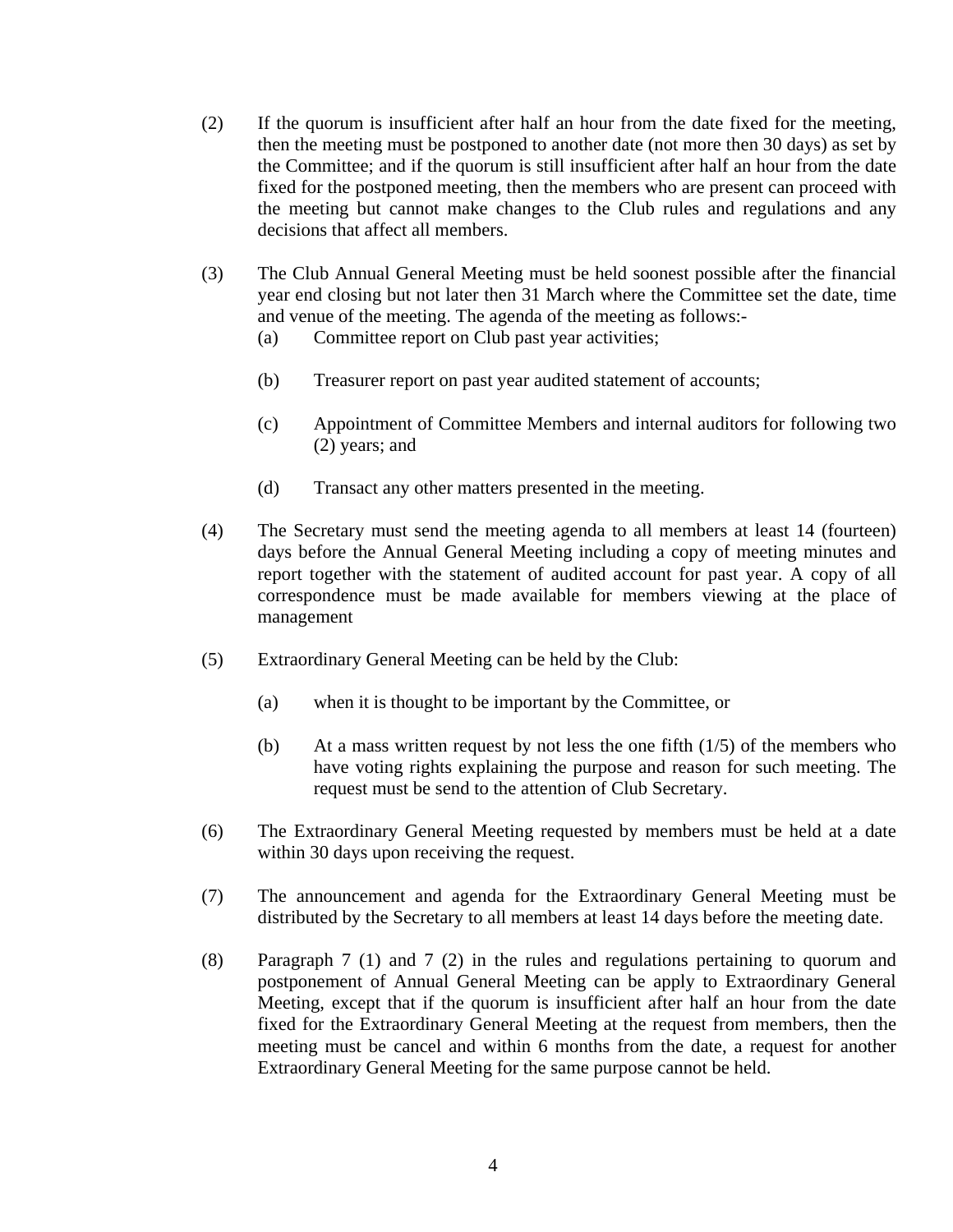(9) The Secretary must send a copy of draft minutes copy of each Annual General Meeting and Extraordinary General Meeting to every member as soon as the meeting is completed.

#### Paragraph 8 COMMITTEE

(1) A team of Committee as follows which is the Office Bearer of the Club must be chosen at the Annual General Meeting:

One President One Vice President One Secretary One Assistant Secretary One Treasurer

6 (six) ordinary Committee members

- (2) All office bearers and officer that perform executive duties in the Club must be a Malaysia Resident.
- (3) Names for positions in Paragraph 8 (1) above must be proposed and seconded and selection is by voting every two years by members in the Annual General Meeting. All officers can be re-elected every two years.
- (4) The function of the Committee is to manage the day to day operations of the Club and make decisions regarding the Club movement following the general policy determined during the Annual General Meeting. The Committee shall never take any action against the decisions of the Annual General Meeting and must always abide by the decisions. The Committee must present a report on all activities held during the year in each Annual General Meeting.
- (5) The Committee must hold a meeting at least once every 3 months. Announcement for each meeting must be made 7 days in advance to all members. At any instances, the President with not less then 4 other Committees together can request for a Committee meeting to be held anytime. At least half  $(1/2)$  of the number of Committee must be present to ensure smooth implementation of the meeting and enough quorum to hold the meeting.
- (6) If urgent matter arises and need approval from the Committee and Committee meeting cannot be held, then the Secretary can seek approval from Committee members by issuing a circular. Conditions below must be fulfilled before the Committee decision can be accepted.
	- (a) Problem arises must be documented in detail in the circular and send to every Committee member.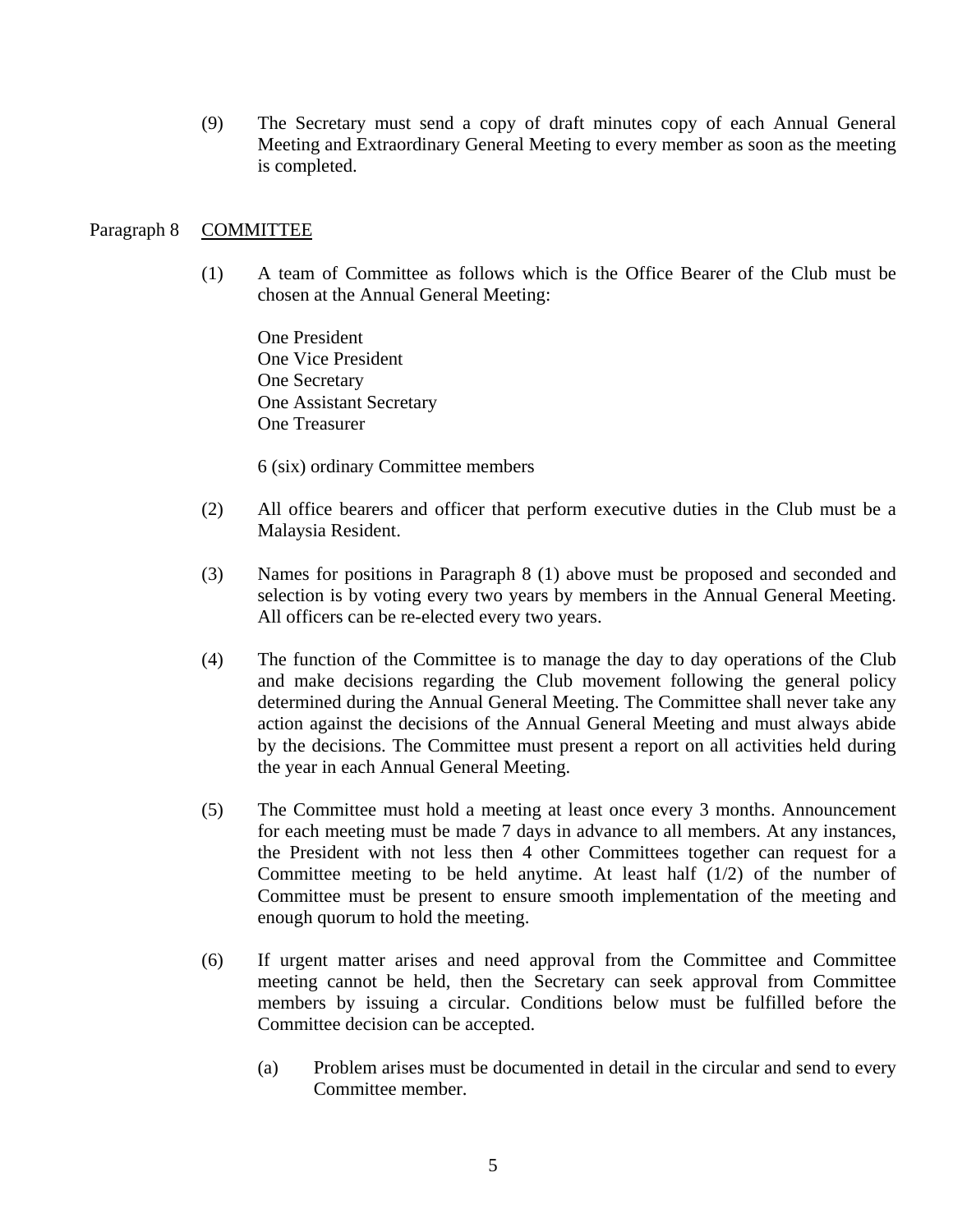- (b) At least half of the Committee must state their agreement or oppose to the proposal; and
- (c) Decisions must be based on the most votes. The Secretary must report any decisions made through circular in the next Committee meeting to be certified and recorded in meeting minutes.
- (7) Committee members who fail to attend Committee meeting 3 times in a row without reasonable reason will be regarded as resignation from the Committee.
- (8) If any Committee member decease or resign, the candidate with the next highest vote in the last election will be called upon to fill the position. If there is no such candidate or refuse to fill the position, then the Committee has the authority to appoint others to fill the position until the next Annual General Meeting is held.
- (9) The Committee can give instruction to the Secretary and other officers to perform the Club functions and appoint leader and staff where deem important. The Secretary can suspend or terminate the leader and staff due to careless, insincere, incompetent, refusal to follow Committee decision or due to causes which deem can damage the Club interest.
- (10) The Committee can form a sub Committee if deem important and special duty given to any Committee member.

# Paragraph 9 DUTIES OF OFFICER

- (1) The President during his term in office must be the Chairman for all General Meeting and Committee meeting and responsible for the complete flow of all meetings. He has the deciding vote and must sign all approved meeting minutes.
- (2) Vice President must assume the President position during his absence.
- (3) The Secretary will perform the administrative job of the Club following the rules and regulations and chair the Committee and General Meeting. He/She is responsible to handle letters, record books and paperwork except accounts and financial records. He/She must keep a record of all members which contains name, address, date of birth, IC number, employee name and address and residential address. He must be present in all meetings and take meeting minutes. He must within 60 days after the Annual General Meeting submit yearly statement to the Registrar of Societies as required under Section (14 (1) Societies Act, 1966.
- (4) Assistant Secretary will assume the responsibility of the Secretary during his absence.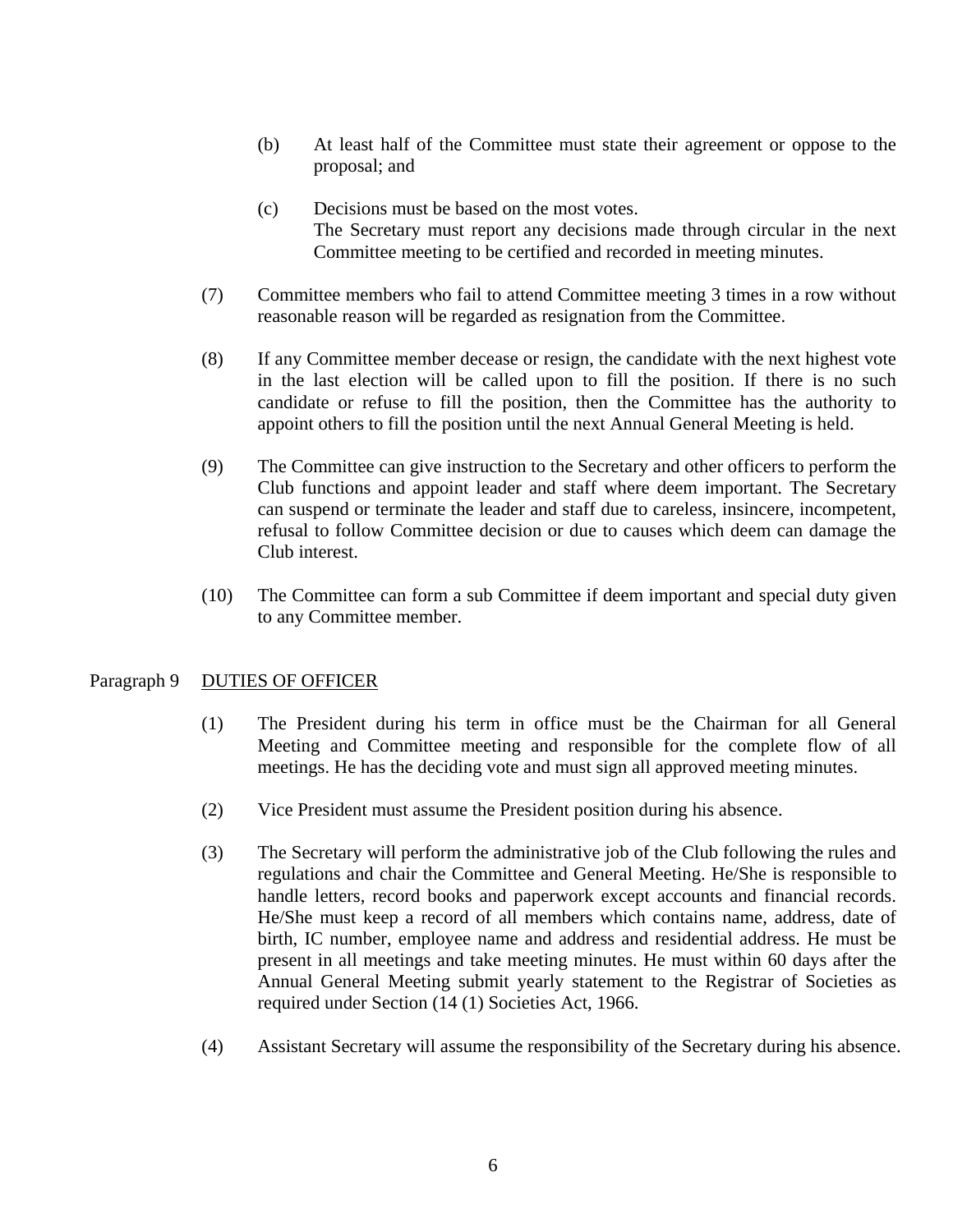- (5) The Treasurer is responsible for all Club financials. He/She must keep a set of accounting and financial records of the Club and held responsible on the accuracy of the details.
- (6) Ordinary Committee members should assist the Committee in performing duties entrusted to them.

#### Paragraph 10 FINANCIAL

- (1) Subject to the provisions of the following rules, the Club monies can be use for the useful matters in running the Club including administrative expenses, salary, official expenses, salary staff and auditor wages. Nevertheless, the money cannot be use to pay fines for members as sentenced by the Court.
- (2) The Treasurer is allowed to keep petty cash not exceeding 5,000.00 (Ringgit Malaysia Five Thousand Only) at any time. Any excess cash must be deposited into bank account approved by the Committee. The bank account must be open under the Club name.
- (3) All cheques and withdrawal statement from the Club account must be co-signed together by two of the following Officers that are President, Secretary and Treasurer. In the absence of President, Secretary and Treasurer, then the Committee can appoint anyone within the Committee to sign and withdraw on behalf.
- (4) Expenses exceeding RM 5,000.00 (Ringgit Five Thousand Only) at any instances cannot be paid without prior approval from the Committee and expenses exceeding RM 50,000.00 (Ringgit Fifty Thousand Only) at any instances cannot be paid without approval from General Meeting. Expenses less then RM 5,000.00 (Ringgit Five Thousand Only) at any instances can be approved by President together with Secretary and Treasurer.
- (5) All income and expenses statement and yearly Statement of Accounts must be prepared by Treasurer and inspected by internal auditors appointed under Paragraph 11 of this Rules and Regulations once financial year ends. Audited Statement of Accounts will be presented to the following Annual General Meeting for approval and a copy will be provided for members viewing at place of operation.
- (6) The financial year for this Club starts from  $1<sup>st</sup>$  January and ends on  $31<sup>st</sup>$  December every year.

#### Paragraph 11 AUDITORS

(1) One auditor which is a non Committee can be appointed in the Annual General Meeting as Auditor. They will hold the position for one year and can be re-appointed.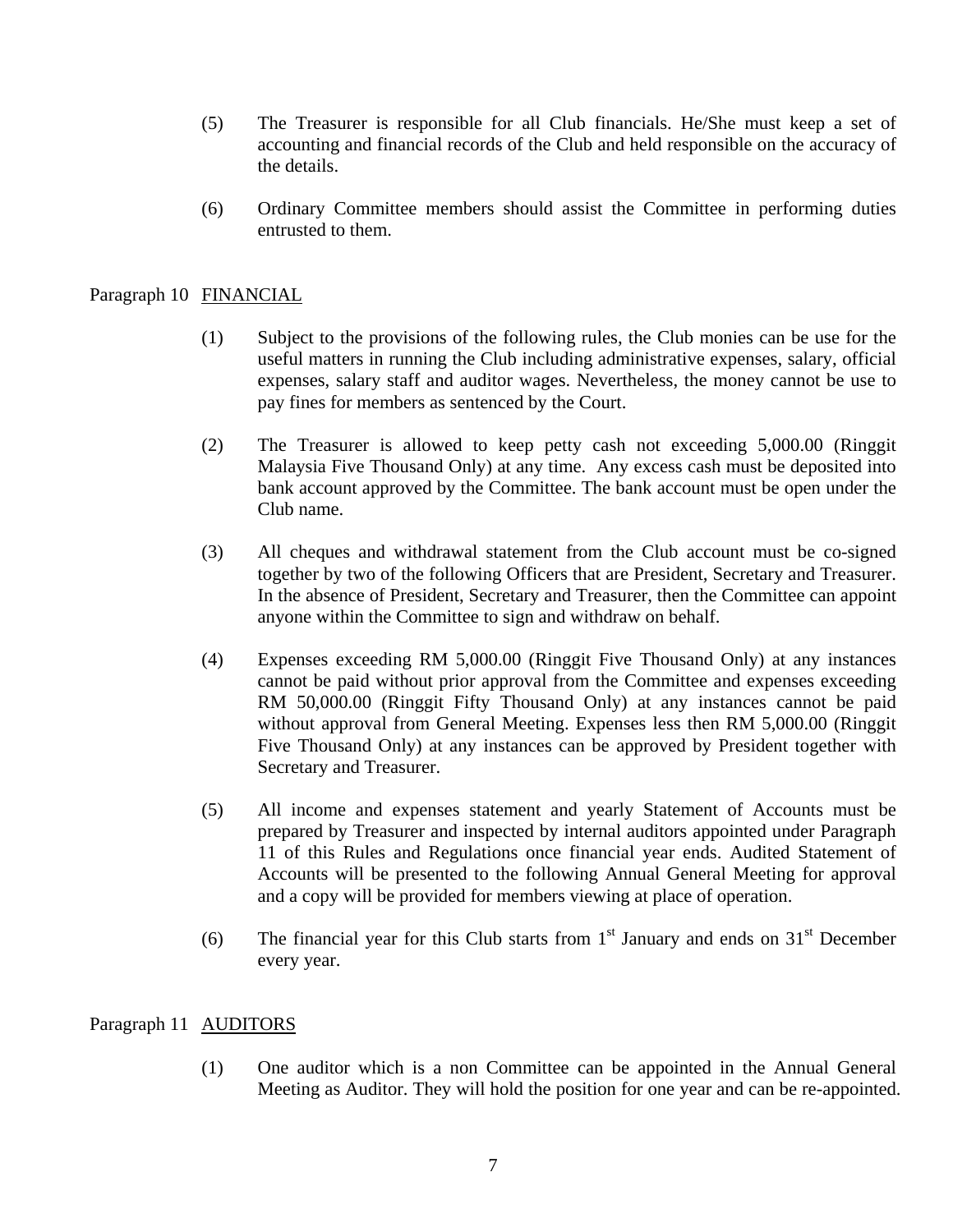(2) Auditor is required to inspect Club yearly accounts and provide reports or certification for Annual General Meeting. They can at any time, at the request of the Club President, audit the Club accounts during their tenure and provide report to the Committee.

# Paragraph 12 PROPERTY OFFICER

- (1) Club immovable property must be registered under the Club name and all contract documents regarding the property is deem valid and effectively executed by one registered owner with the condition that the contract documents is executed by three Club Officers which consist of President, Secretary and Treasurer which at that time of their appointment is certified by oath from the Registrar and seal with Club seal.
- (2) All the rights to the ownership of Club property cannot be sold, re-tract or change of ownership without approval and power given by the Annual General Meeting.
- (3) A Property Officer can be terminated from the position by General Meeting due to sickness, insane, not in the State or other reasons that unable to perform duties or job satisfactory. If due to death, resignation or termination of the Property Officer, then the vacancy can be filled by a new Property Officer appointed in the General Meeting.

# Paragraph 13 INTERPRETATION OF LAW

- (2) In between General Meeting, the Committee can interpret this law and if important, can decide on matters not stated in this law and regulation.
- (3) Except for matters that are against or non conforming with the principles stated during the Annual General Meeting, the Committee decision concerning members is final unless overrides by General Meeting.

# Paragraph 14 ADVISOR/PATRON

(1) The Committee can, if necessary, appoint capable/suitable people as Advisor/Patron for the Club provided the appointed Advisor/Patron give written consent for their appointment.